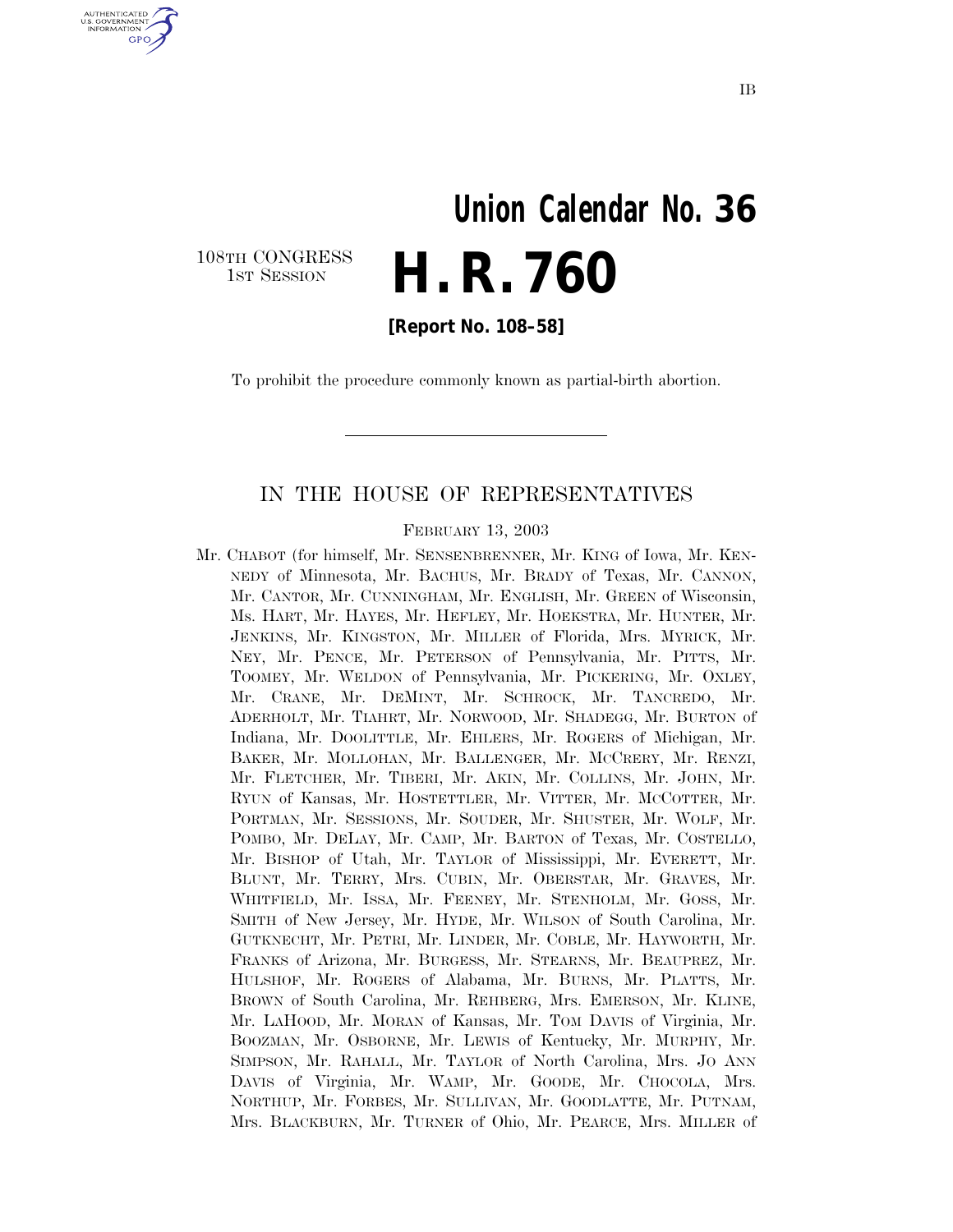Michigan, Ms. GRANGER, Mr. GINGREY, Mr. MANZULLO, Mr. COLE, Mr. FERGUSON, Mr. CALVERT, Mr. SMITH of Texas, Mr. GARRETT of New Jersey, Mr. STUPAK, Mr. BURR, Mr. RYAN of Wisconsin, Mr. JONES of North Carolina, Mrs. MUSGRAVE, Mr. CULBERSON, Mr. LATOURETTE, Mr. BOEHNER, Mr. BARRETT of South Carolina, and Mr. HENSARLING) introduced the following bill; which was referred to the Committee on the **Judiciary** 

#### APRIL 3, 2003

Additional sponsors: Mr. SHIMKUS, Mr. TAUZIN, Mr. BARTLETT of Maryland, Mr. KING of New York, Mr. WELLER, Mr. ALEXANDER, Mr. SKELTON, Mr. BUYER, Mr. NUSSLE, Mr. FLAKE, Mr. PETERSON of Minnesota, Mr. JOHNSON of Illinois, Mr. MICA, Ms. ROS-LEHTINEN, Mr. LUCAS of Oklahoma, Mr. JANKLOW, Mr. LUCAS of Kentucky, Mr. DOYLE, Mr. ROGERS of Kentucky, Mr. FOLEY, Mr. OTTER, Mr. BONILLA, Mr. CARTER, and Mr. KELLER

APRIL 3, 2003

Committed to the Committee of the Whole House on the State of the Union and ordered to be printed

# **A BILL**

### To prohibit the procedure commonly known as partial-birth abortion.

1 *Be it enacted by the Senate and House of Representa-*

2 *tives of the United States of America in Congress assembled,* 

#### 3 **SECTION 1. SHORT TITLE.**

4 This Act may be cited as the ''Partial-Birth Abortion

5 Ban Act of 2003''.

#### 6 **SEC. 2. FINDINGS.**

7 The Congress finds and declares the following:

8 (1) A moral, medical, and ethical consensus ex-9 ists that the practice of performing a partial-birth 10 abortion—an abortion in which a physician delivers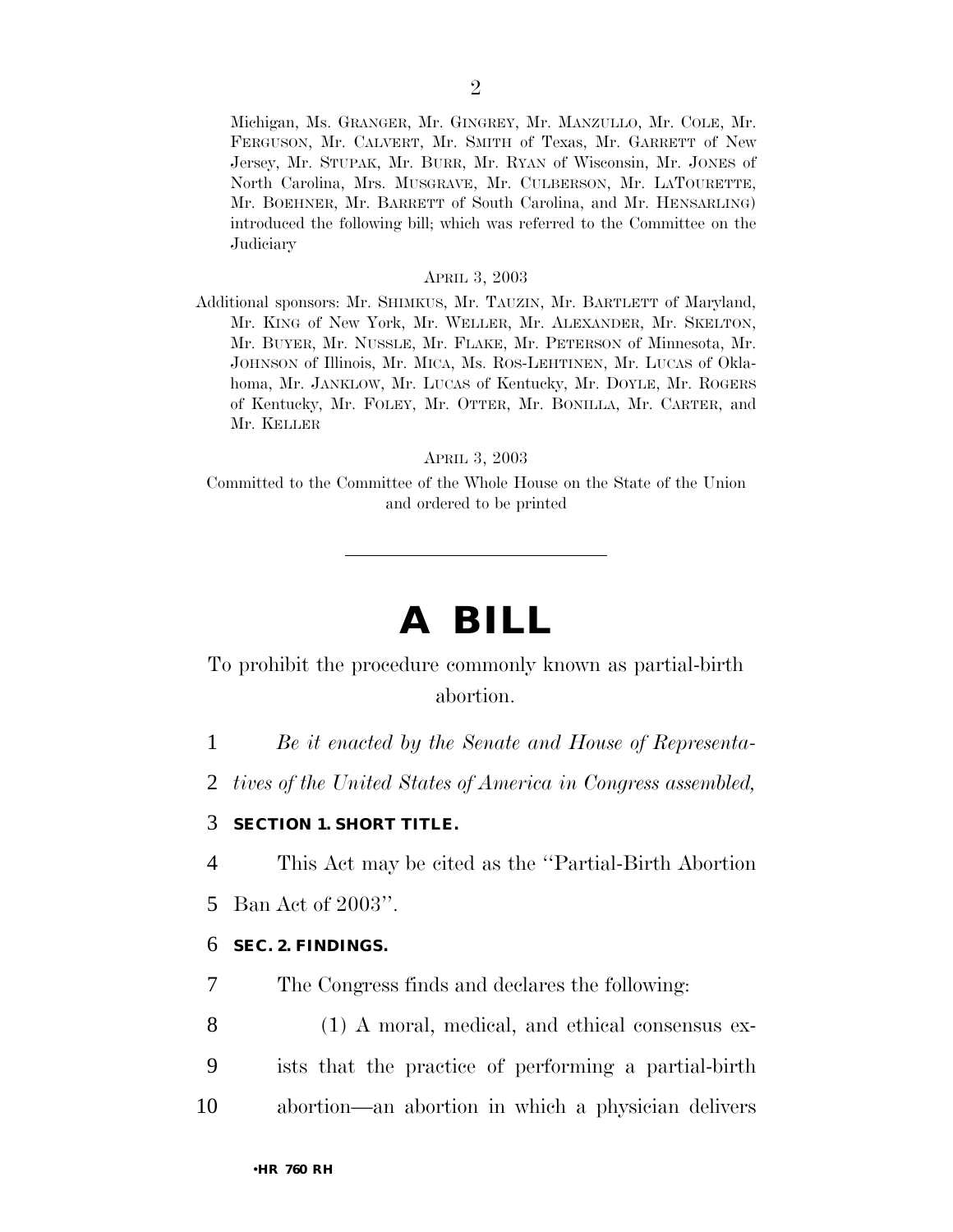an unborn child's body until only the head remains inside the womb, punctures the back of the child's skull with a sharp instrument, and sucks the child's brains out before completing delivery of the dead in- fant—is a gruesome and inhumane procedure that is never medically necessary and should be prohibited. (2) Rather than being an abortion procedure that is embraced by the medical community, particu- larly among physicians who routinely perform other abortion procedures, partial-birth abortion remains a disfavored procedure that is not only unnecessary to preserve the health of the mother, but in fact poses serious risks to the long-term health of women and in some circumstances, their lives. As a result, at least 27 States banned the procedure as did the United States Congress which voted to ban the pro- cedure during the 104th, 105th, and 106th Con- gresses. (3) In Stenberg v. Carhart, 530 U.S. 914, 932 (2000), the United States Supreme Court opined ''that significant medical authority supports the proposition that in some circumstances, [partial

 birth abortion] would be the safest procedure'' for pregnant women who wish to undergo an abortion. Thus, the Court struck down the State of Nebras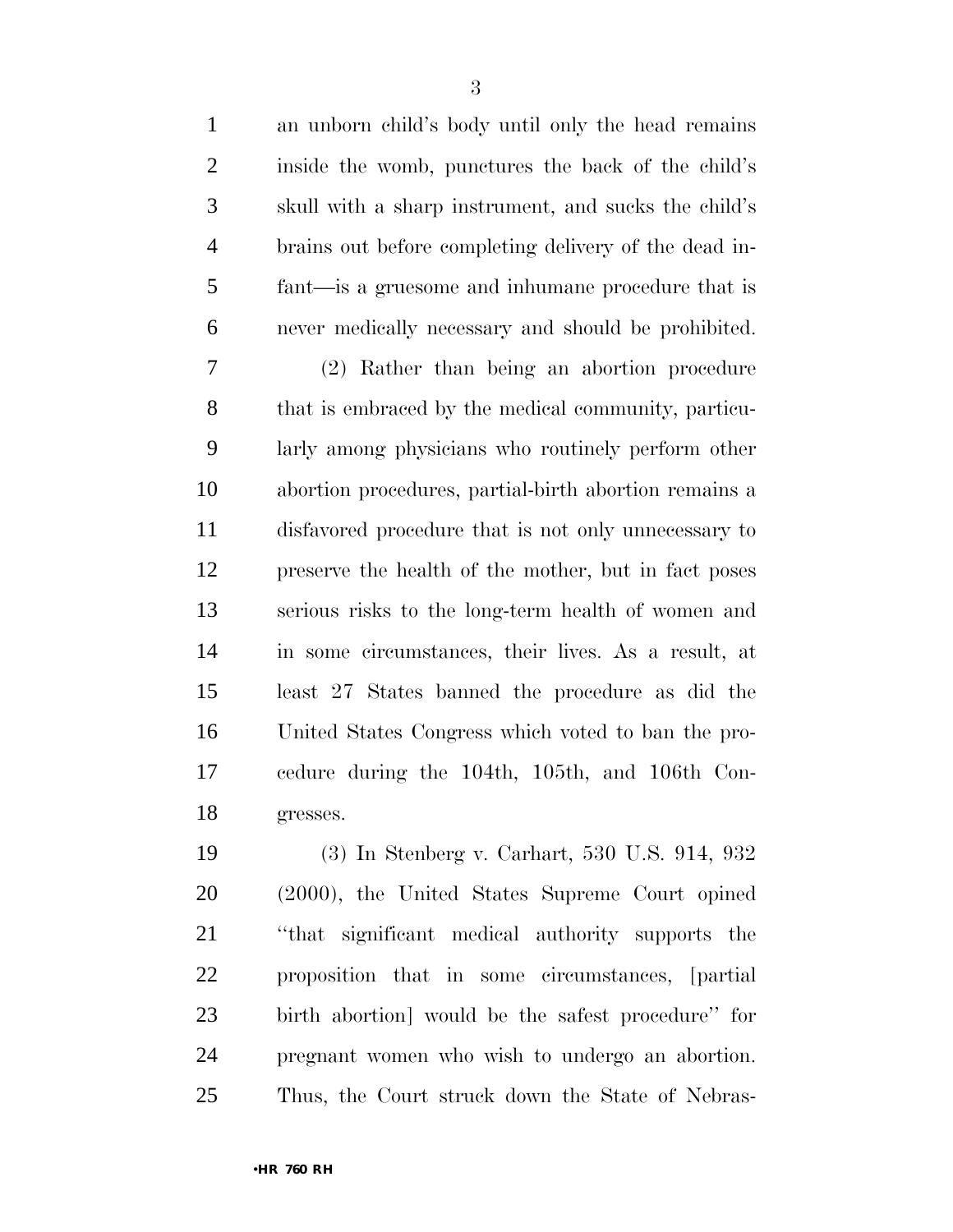ka's ban on partial-birth abortion procedures, con- cluding that it placed an ''undue burden'' on women seeking abortions because it failed to include an ex- ception for partial-birth abortions deemed necessary to preserve the ''health'' of the mother.

 (4) In reaching this conclusion, the Court de- ferred to the Federal district court's factual findings that the partial-birth abortion procedure was statis- tically and medically as safe as, and in many cir- cumstances safer than, alternative abortion proce-dures.

 (5) However, the great weight of evidence pre- sented at the Stenberg trial and other trials chal- lenging partial-birth abortion bans, as well as at ex- tensive Congressional hearings, demonstrates that a partial-birth abortion is never necessary to preserve the health of a woman, poses significant health risks to a woman upon whom the procedure is performed, and is outside of the standard of medical care.

 (6) Despite the dearth of evidence in the Stenberg trial court record supporting the district court's findings, the United States Court of Appeals for the Eighth Circuit and the Supreme Court re- fused to set aside the district court's factual findings because, under the applicable standard of appellate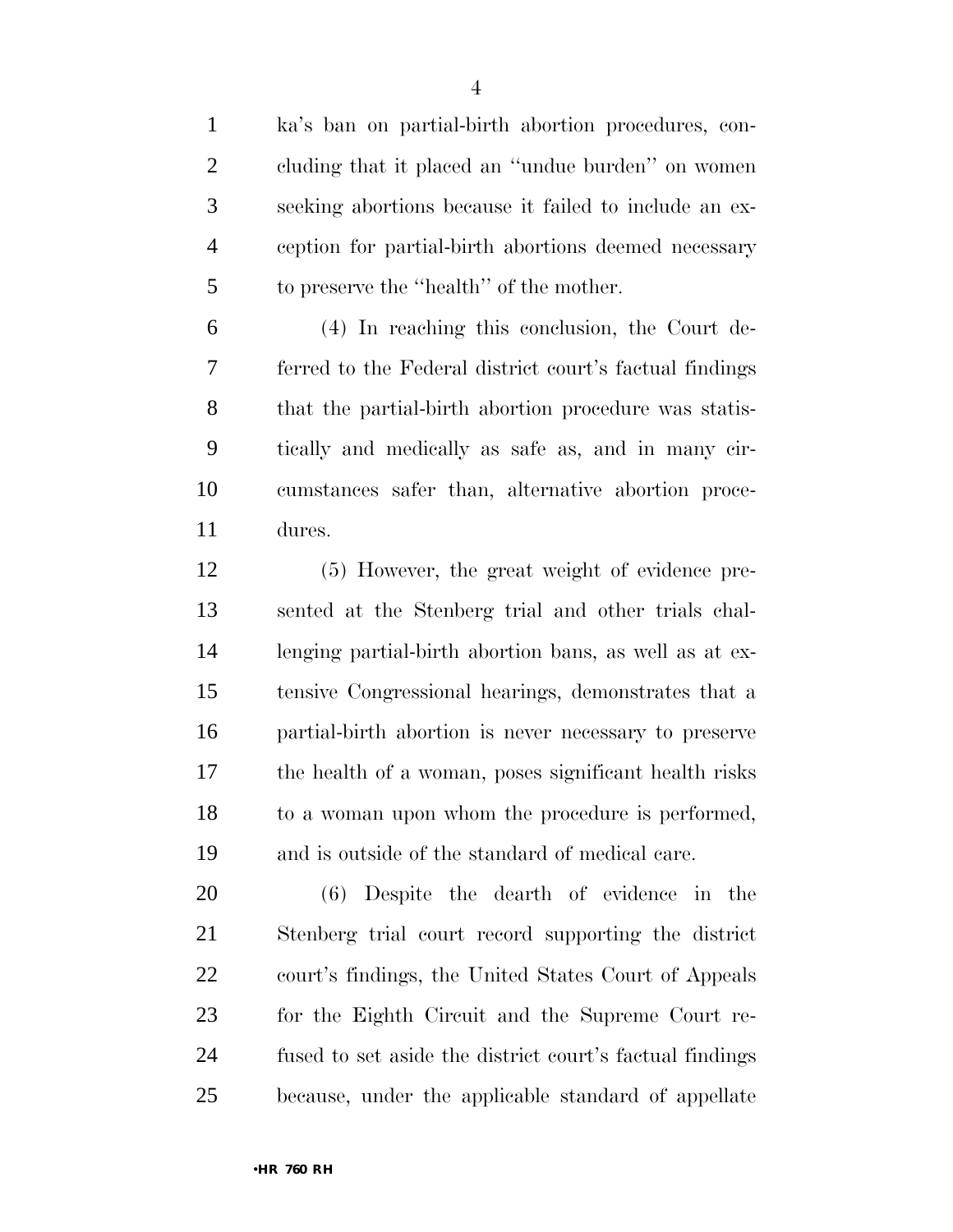| $\mathbf{1}$   | review, they were not "clearly erroneous". A finding     |
|----------------|----------------------------------------------------------|
| $\overline{2}$ | of fact is clearly erroneous "when although there is     |
| 3              | evidence to support it, the reviewing court on the en-   |
| $\overline{4}$ | tire evidence is left with the definite and firm convic- |
| 5              | tion that a mistake has been committed". Anderson        |
| 6              | v. City of Bessemer City, North Carolina, 470 U.S.       |
| $\overline{7}$ | $564, 573$ (1985). Under this standard, "if the dis-     |
| 8              | trict court's account of the evidence is plausible in    |
| 9              | light of the record viewed in its entirety, the court    |
| 10             | of appeals may not reverse it even though convinced      |
| 11             | that had it been sitting as the trier of fact, it would  |
| 12             | have weighed the evidence differently". Id. at 574.      |
| 13             | (7) Thus, in Stenberg, the United States Su-             |
| 14             | preme Court was required to accept the very ques-        |
| 15             | tionable findings issued by the district court judge—    |
| 16             | the effect of which was to render null and void the      |
| 17             | reasoned factual findings and policy determinations      |
| 18             | of the United States Congress and at least 27 State      |
| 19             | legislatures.                                            |
| 20             | (8) However, under well-settled Supreme Court            |
|                |                                                          |

 jurisprudence, the United States Congress is not bound to accept the same factual findings that the Supreme Court was bound to accept in Stenberg under the ''clearly erroneous'' standard. Rather, the United States Congress is entitled to reach its own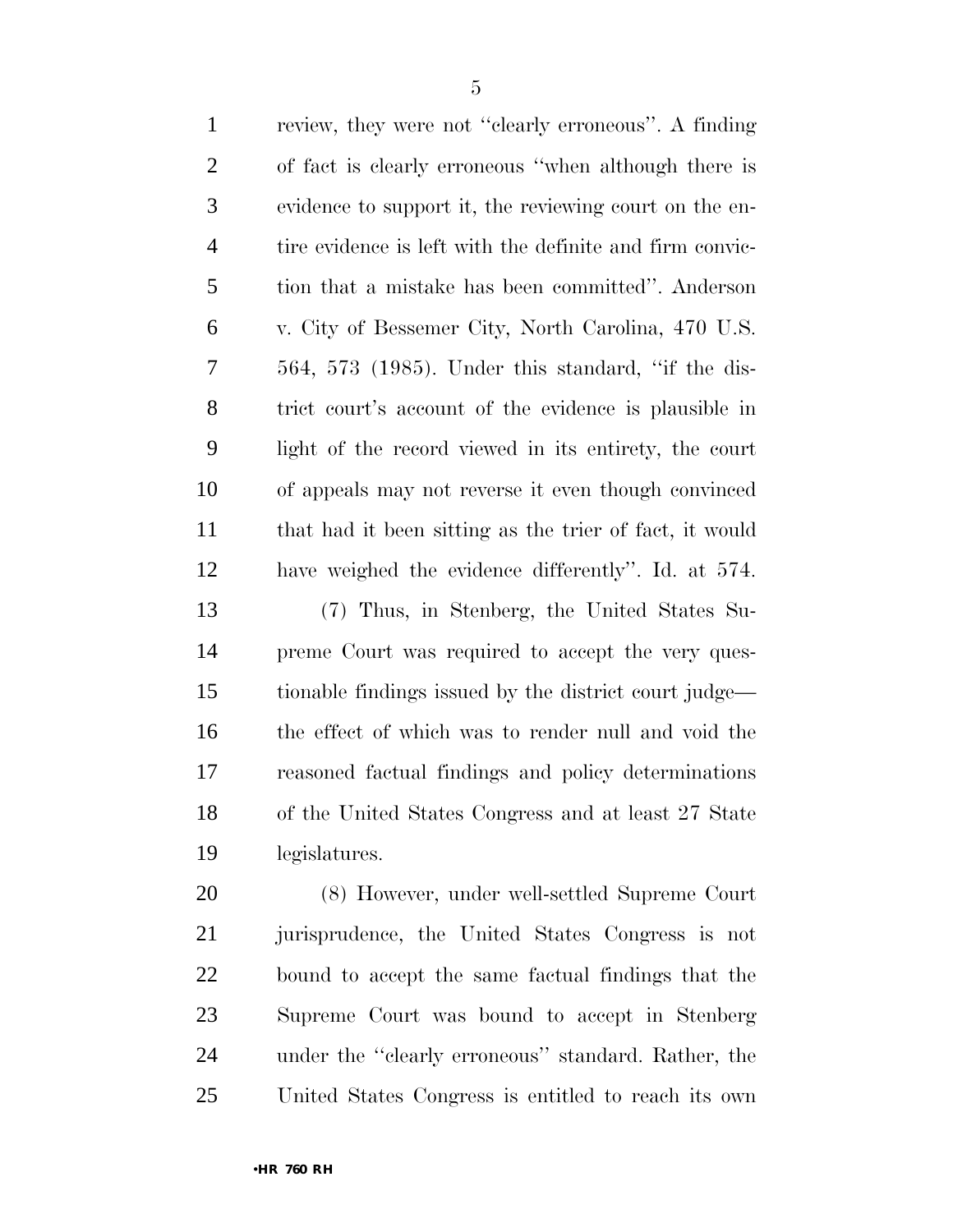factual findings—findings that the Supreme Court accords great deference—and to enact legislation based upon these findings so long as it seeks to pur- sue a legitimate interest that is within the scope of the Constitution, and draws reasonable inferences based upon substantial evidence.

 (9) In Katzenbach v. Morgan, 384 U.S. 641 (1966), the Supreme Court articulated its highly deferential review of Congressional factual findings when it addressed the constitutionality of section 4(e) of the Voting Rights Act of 1965. Regarding Congress' factual determination that section 4(e) would assist the Puerto Rican community in ''gain- ing nondiscriminatory treatment in public services,'' the Court stated that ''[i]t was for Congress, as the branch that made this judgment, to assess and weigh the various conflicting considerations. . . . It is not for us to review the congressional resolution of these factors. It is enough that we be able to per- ceive a basis upon which the Congress might resolve the conflict as it did. There plainly was such a basis to support section 4(e) in the application in question in this case.''. Id. at 653.

 (10) Katzenbach's highly deferential review of Congress's factual conclusions was relied upon by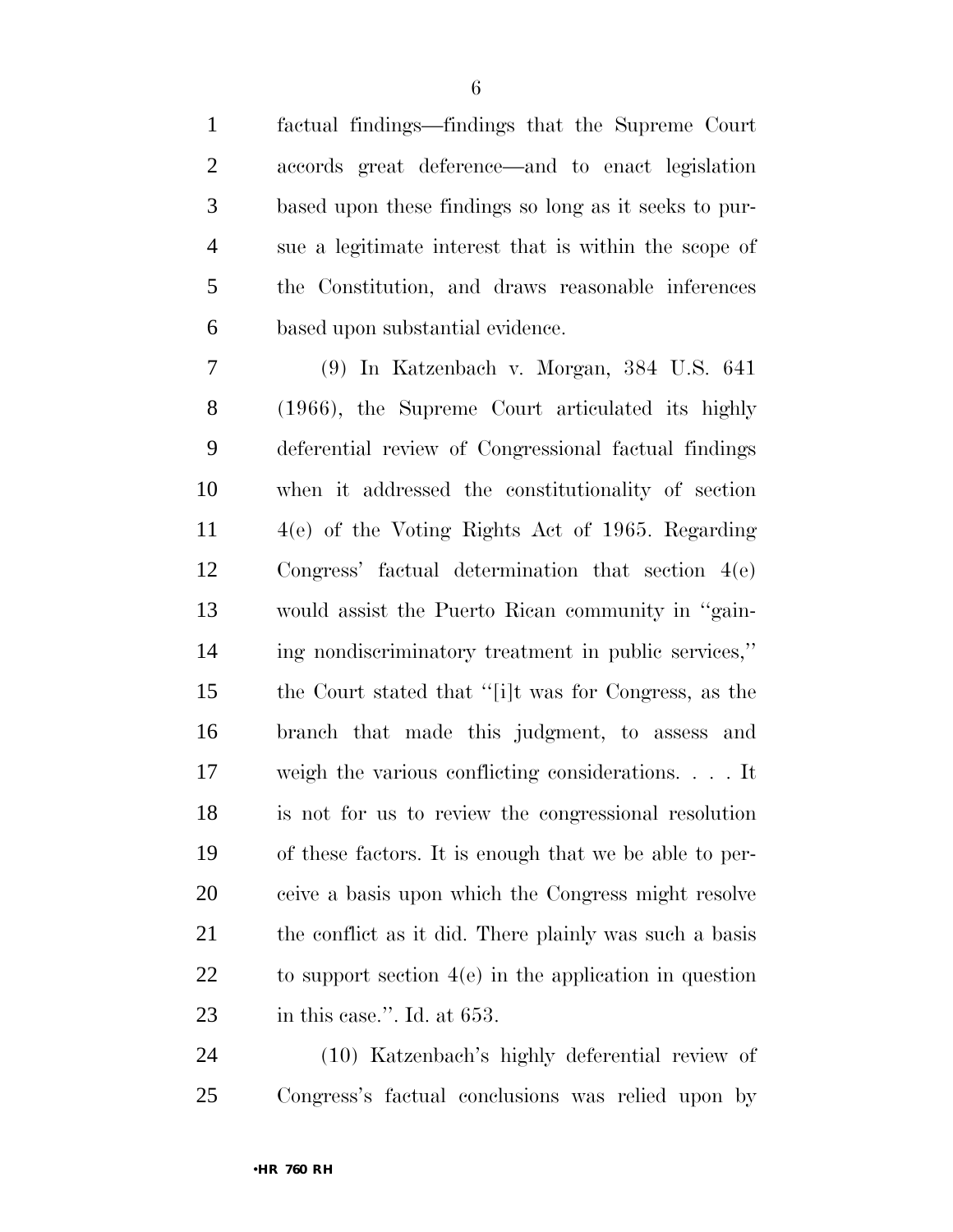| $\mathbf{2}$   | Columbia when it upheld the "bail-out" provisions of    |
|----------------|---------------------------------------------------------|
| 3              | the Voting Rights Act of 1965, (42 U.S.C. 1973c),       |
| $\overline{4}$ | stating that "congressional fact finding, to which we   |
| 5              | are inclined to pay great deference, strengthens the    |
| 6              | inference that, in those jurisdictions covered by the   |
| 7              | Act, state actions discriminatory in effect are dis-    |
| 8              | eriminatory in purpose". City of Rome, Georgia v.       |
| 9              | U.S., 472 F. Supp. 221 (D. D. Col. 1979) aff'd City     |
| 10             | of Rome, Georgia v. U.S., 446 U.S. 156 (1980).          |
| 11             | (11) The Court continued its practice of defer-         |
| 12             | ring to congressional factual findings in reviewing     |
| 13             | the constitutionality of the must-carry provisions of   |
| 14             | the Cable Television Consumer Protection and Com-       |
| 15             | petition Act of 1992. See Turner Broadcasting Sys-      |
| 16             | tem, Inc. v. Federal Communications Commission,         |
| 17             | 512 U.S. 622 (1994) (Turner I) and Turner Broad-        |
| 18             | casting System, Inc. v. Federal Communications          |
| 19             | Commission, 520 U.S. 180 (1997) (Turner II). At         |
| 20             | issue in the Turner cases was Congress' legislative     |
| 21             | finding that, absent mandatory carriage rules, the      |
| <u>22</u>      | continued viability of local broadcast television would |
| 23             | be "seriously jeopardized". The Turner I Court rec-     |
| 24             | ognized that as an institution, "Congress is far bet-   |
| 25             | ter equipped than the judiciary to 'amass and evalu-    |

the United States District Court for the District of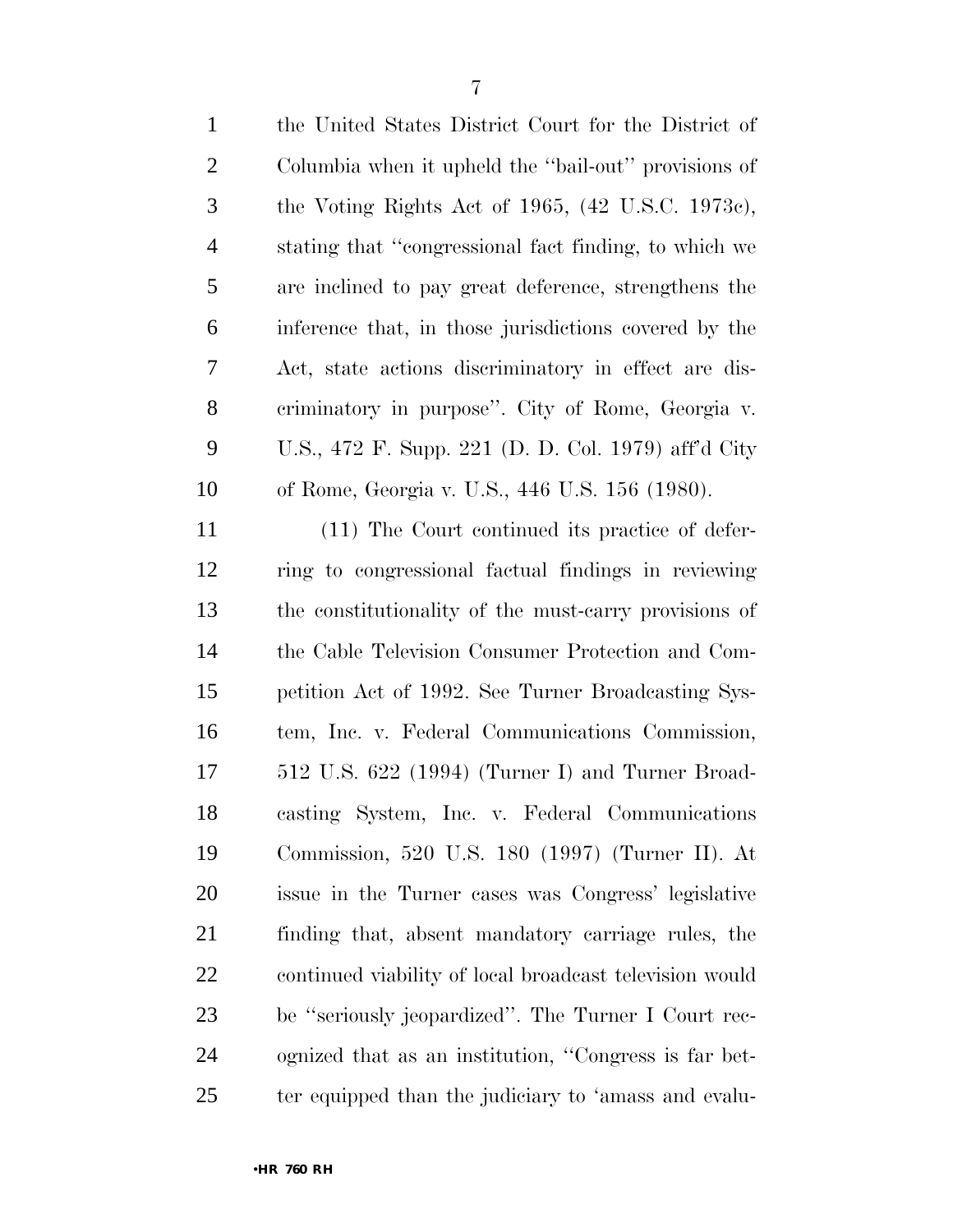ate the vast amounts of data' bearing upon an issue as complex and dynamic as that presented here''. 512 U.S. at 665–66. Although the Court recognized that ''the deference afforded to legislative findings does 'not foreclose our independent judgment of the facts bearing on an issue of constitutional law,' '' its ''obligation to exercise independent judgment when First Amendment rights are implicated is not a li- cense to reweigh the evidence de novo, or to replace Congress' factual predictions with our own. Rather, it is to assure that, in formulating its judgments, Congress has drawn reasonable inferences based on substantial evidence.'' Id. at 666.

 (12) Three years later in Turner II, the Court upheld the ''must-carry'' provisions based upon Con- gress' findings, stating the Court's ''sole obligation is 'to assure that, in formulating its judgments, Con- gress has drawn reasonable inferences based on sub-19 stantial evidence.'" 520 U.S. at 195. Citing its rul- ing in Turner I, the Court reiterated that ''[w]e owe Congress' findings deference in part because the in- stitution 'is far better equipped than the judiciary to ''amass and evaluate the vast amounts of data'' bearing upon' legislative questions,'' id. at 195, and added that it ''owe[d] Congress' findings an addi-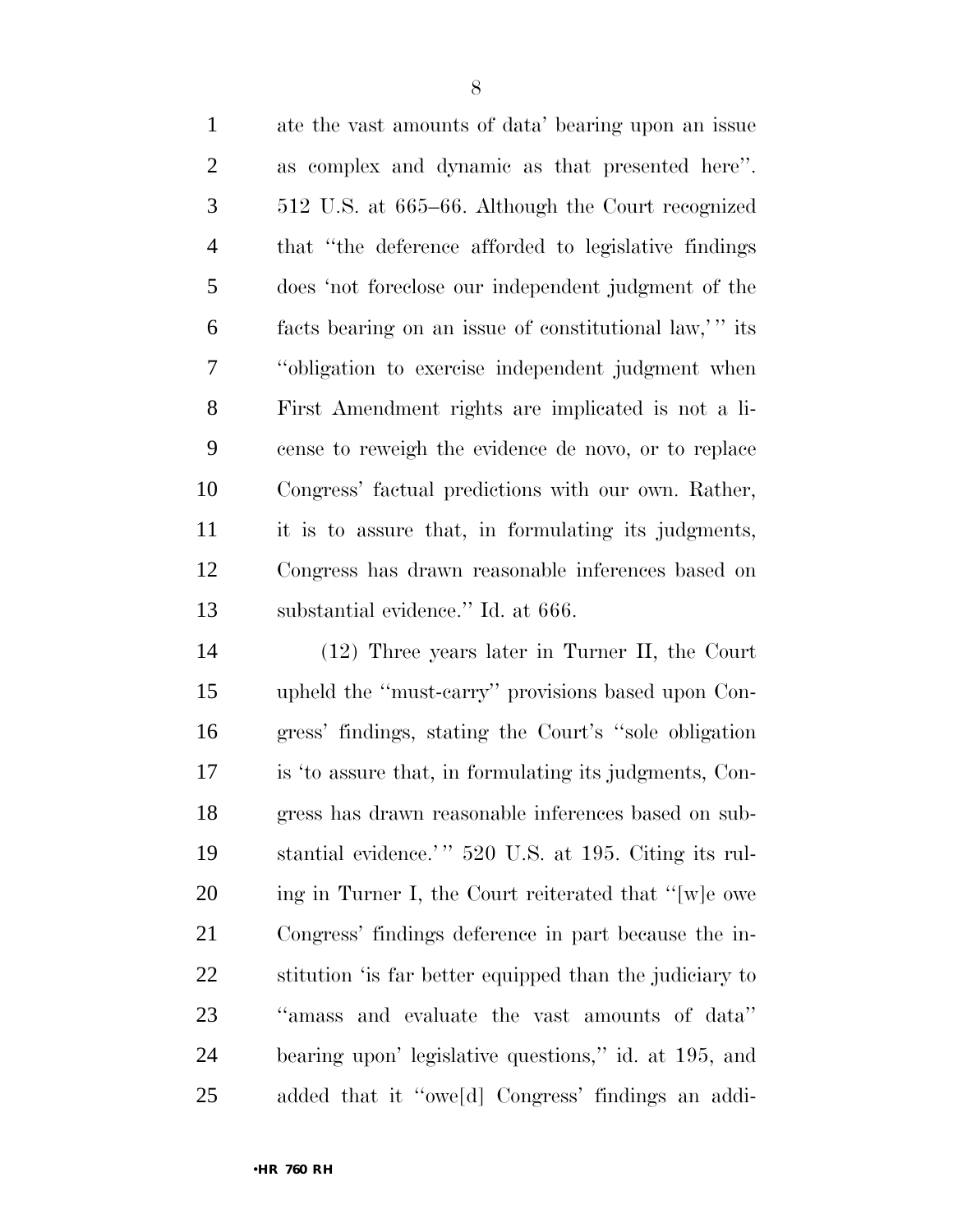tional measure of deference out of respect for its au-2 thority to exercise the legislative power." Id. at 196. (13) There exists substantial record evidence upon which Congress has reached its conclusion that a ban on partial-birth abortion is not required to contain a ''health'' exception, because the facts indi- cate that a partial-birth abortion is never necessary to preserve the health of a woman, poses serious risks to a woman's health, and lies outside the standard of medical care. Congress was informed by extensive hearings held during the 104th, 105th, and 107th Congresses and passed a ban on partial- birth abortion in the 104th, 105th, and 106th Con- gresses. These findings reflect the very informed judgment of the Congress that a partial-birth abor-tion is never necessary to preserve the health of a

 woman, poses serious risks to a woman's health, and lies outside the standard of medical care, and should, therefore, be banned.

 (14) Pursuant to the testimony received during extensive legislative hearings during the 104th, 105th, and 107th Congresses, Congress finds and declares that:

 (A) Partial-birth abortion poses serious risks to the health of a woman undergoing the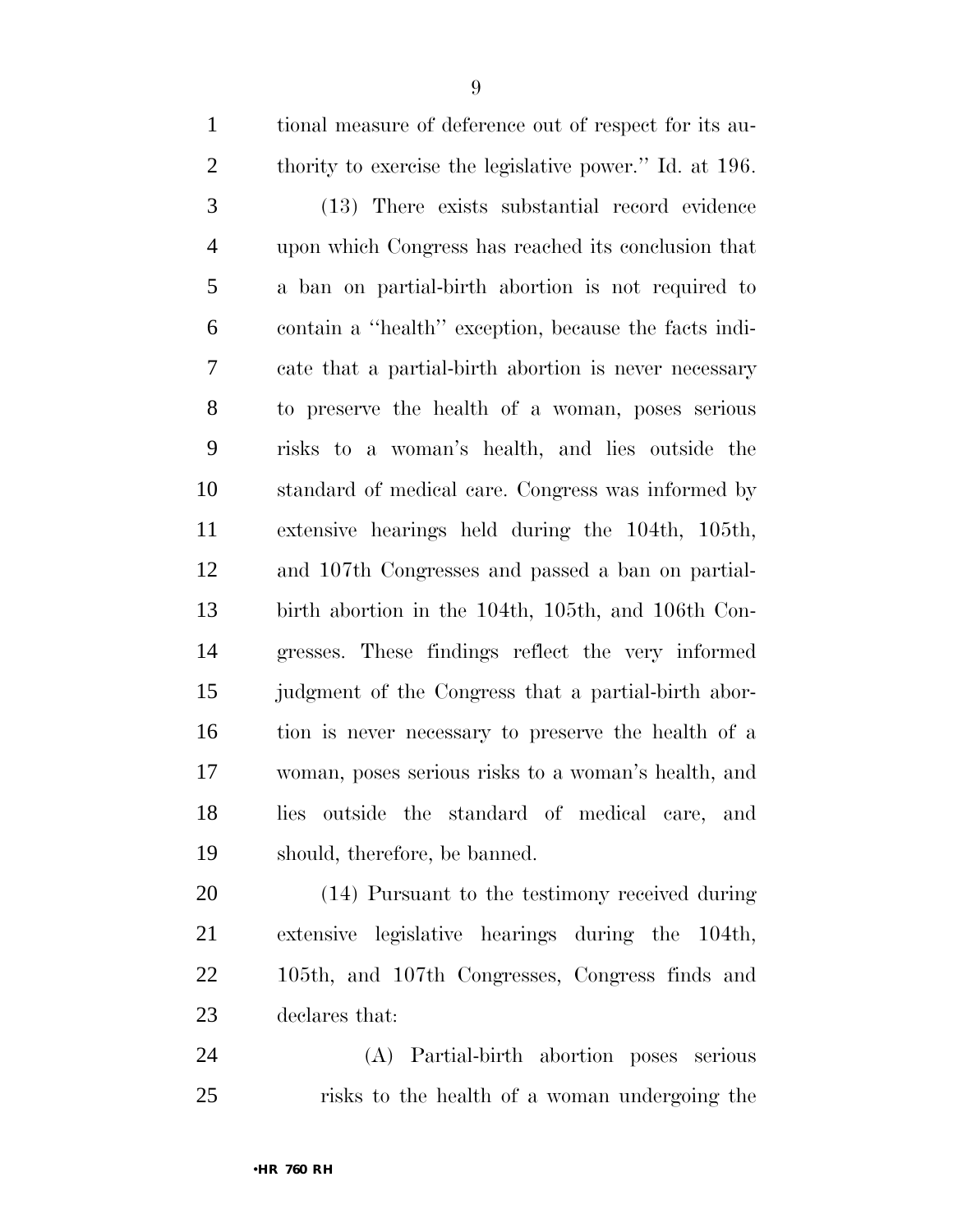procedure. Those risks include, among other things: an increase in a woman's risk of suf- fering from cervical incompetence, a result of cervical dilation making it difficult or impos- sible for a woman to successfully carry a subse- quent pregnancy to term; an increased risk of uterine rupture, abruption, amniotic fluid embo- lus, and trauma to the uterus as a result of converting the child to a footling breech posi- tion, a procedure which, according to a leading obstetrics textbook, ''there are very few, if any, indications for . . . other than for delivery of a second twin''; and a risk of lacerations and secondary hemorrhaging due to the doctor blindly forcing a sharp instrument into the base of the unborn child's skull while he or she is lodged in the birth canal, an act which could re- sult in severe bleeding, brings with it the threat of shock, and could ultimately result in mater-nal death.

 (B) There is no credible medical evidence 22 that partial-birth abortions are safe or are safer than other abortion procedures. No controlled studies of partial-birth abortions have been con-ducted nor have any comparative studies been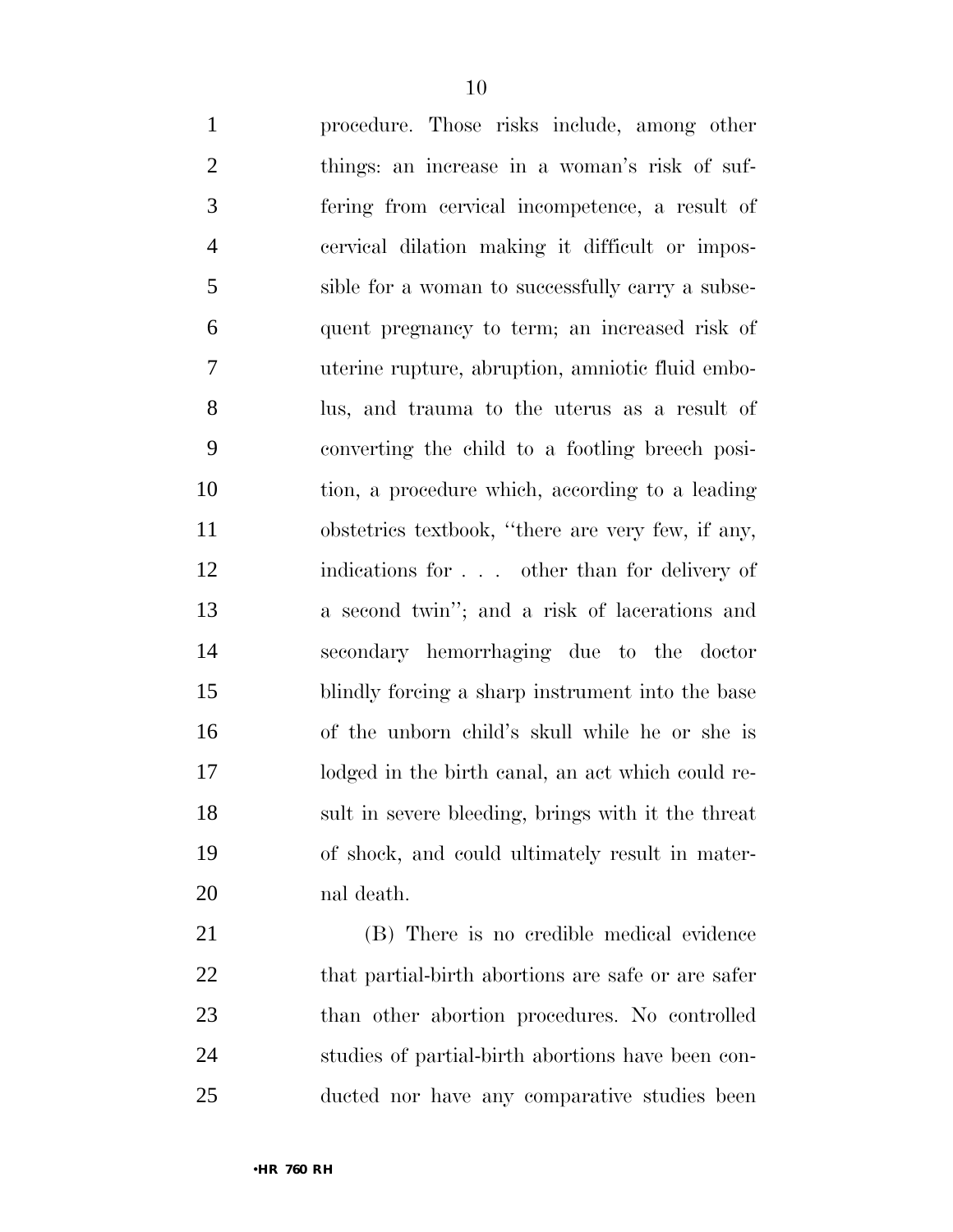conducted to demonstrate its safety and efficacy compared to other abortion methods. Further- more, there have been no articles published in peer-reviewed journals that establish that par- tial-birth abortions are superior in any way to established abortion procedures. Indeed, unlike other more commonly used abortion procedures, there are currently no medical schools that pro- vide instruction on abortions that include the instruction in partial-birth abortions in their curriculum.

 (C) A prominent medical association has concluded that partial-birth abortion is ''not an accepted medical practice,'' that it has ''never been subject to even a minimal amount of the normal medical practice development,'' that ''the relative advantages and disadvantages of the procedure in specific circumstances remain unknown,'' and that ''there is no consensus among obstetricians about its use''. The asso- ciation has further noted that partial-birth abortion is broadly disfavored by both medical experts and the public, is ''ethically wrong,'' and ''is never the only appropriate procedure''.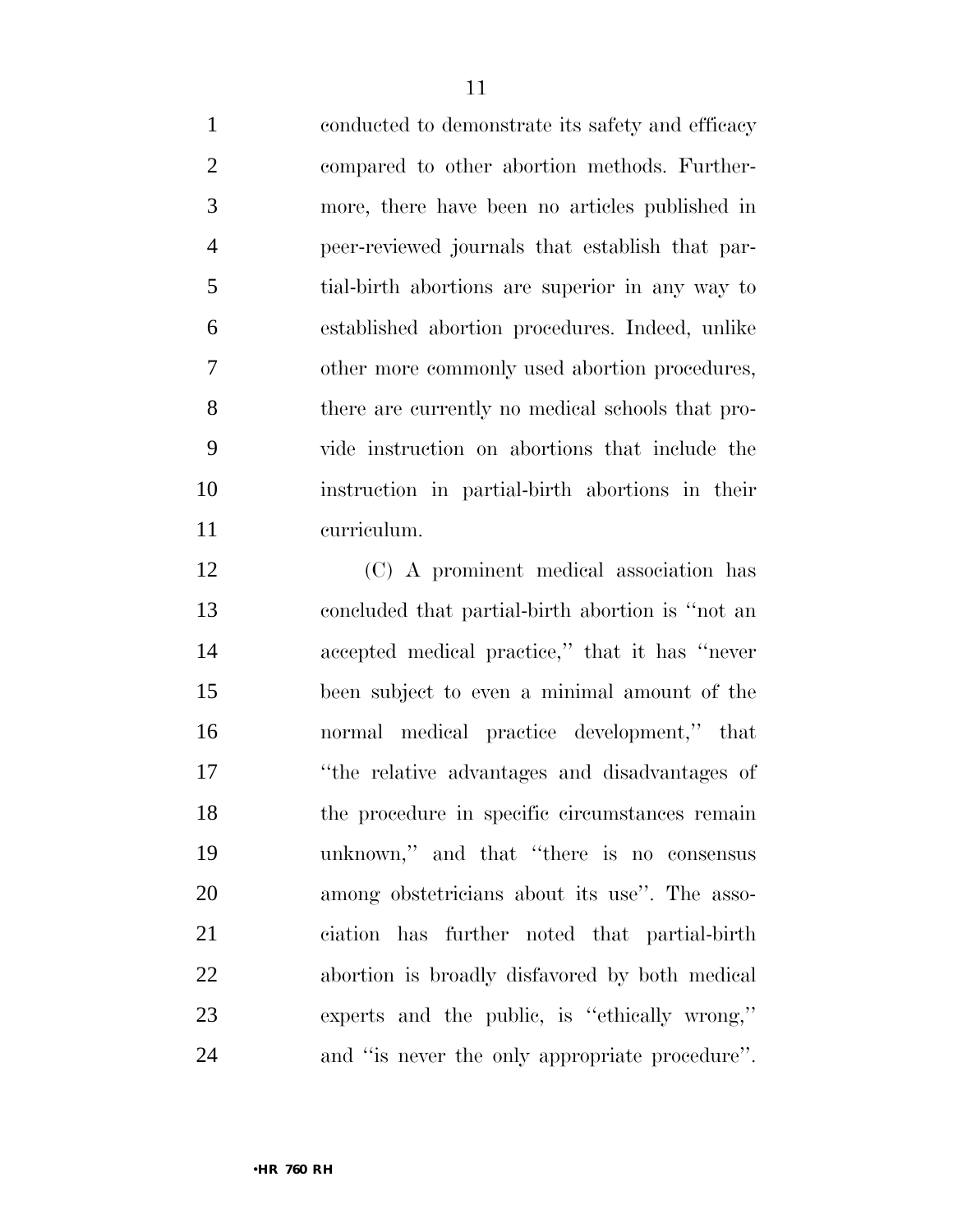| $\mathbf{1}$   | (D) Neither the plaintiff in Stenberg v.          |
|----------------|---------------------------------------------------|
| $\overline{2}$ | Carhart, nor the experts who testified on his     |
| 3              | behalf, have identified a single circumstance     |
| $\overline{4}$ | during which a partial-birth abortion was nec-    |
| 5              | essary to preserve the health of a woman.         |
| 6              | (E) The physician credited with developing        |
| 7              | the partial-birth abortion procedure has testi-   |
| 8              | fied that he has never encountered a situation    |
| 9              | where a partial-birth abortion was medically      |
| 10             | necessary to achieve the desired outcome and,     |
| 11             | thus, is never medically necessary to preserve    |
| 12             | the health of a woman.                            |
| 13             | (F) A ban on the partial-birth abortion           |
| 14             | procedure will therefore advance the health in-   |
| 15             | terests of pregnant women seeking to terminate    |
| 16             | a pregnancy.                                      |
| 17             | (G) In light of this overwhelming evidence,       |
| 18             | Congress and the States have a compelling in-     |
| 19             | terest in prohibiting partial-birth abortions. In |
| 20             | addition to promoting maternal health, such a     |
| 21             | prohibition will draw a bright line that clearly  |
| 22             | distinguishes abortion and infanticide, that pre- |
| 23             | serves the integrity of the medical profession,   |
| 24             | and promotes respect for human life.              |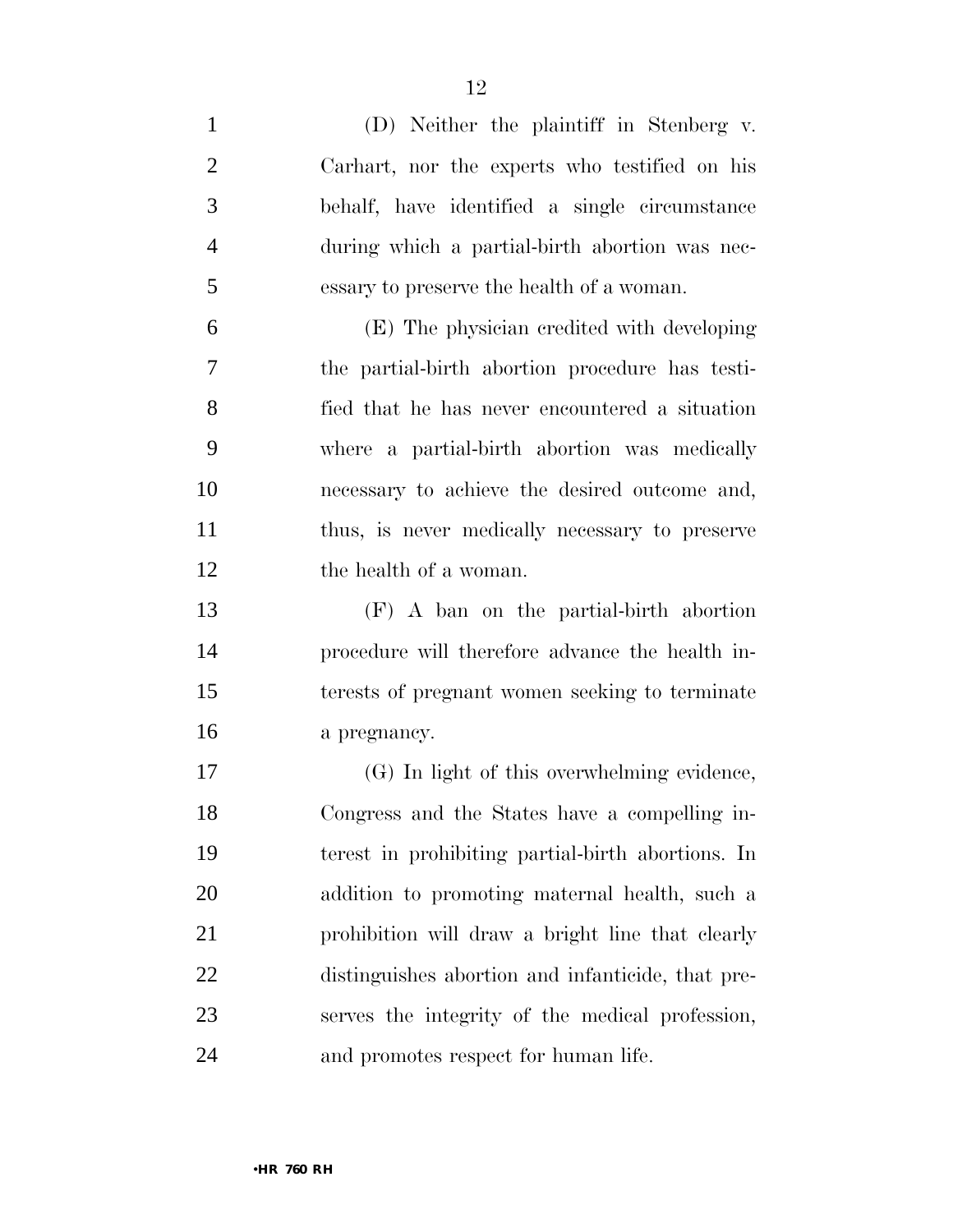| $\mathbf{1}$   | (H) Based upon Roe v. Wade, 410 U.S.                |
|----------------|-----------------------------------------------------|
| $\overline{2}$ | 113 (1973) and Planned Parenthood v. Casey,         |
| 3              | $505$ U.S. $833$ $(1992)$ , a governmental interest |
| $\overline{4}$ | in protecting the life of a child during the deliv- |
| 5              | ery process arises by virtue of the fact that dur-  |
| 6              | ing a partial-birth abortion, labor is induced      |
| 7              | and the birth process has begun. This distinc-      |
| 8              | tion was recognized in Roe when the Court           |
| 9              | noted, without comment, that the Texas partu-       |
| 10             | rition statute, which prohibited one from killing   |
| 11             | a child "in a state of being born and before ac-    |
| 12             | tual birth," was not under attack. This interest    |
| 13             | becomes compelling as the child emerges from        |
| 14             | the maternal body. A child that is completely       |
| 15             | born is a full, legal person entitled to constitu-  |
| 16             | tional protections afforded a "person" under        |
| 17             | United States Constitution. Partial-birth<br>the    |
| 18             | abortions involve the killing of a child that is in |
| 19             | the process, in fact mere inches away from, be-     |
| 20             | coming a "person". Thus, the government has         |
| 21             | a heightened interest in protecting the life of     |
| 22             | the partially-born child.                           |
| 23             | (I) This, too, has not gone unnoticed in            |

 the medical community, where a prominent medical association has recognized that partial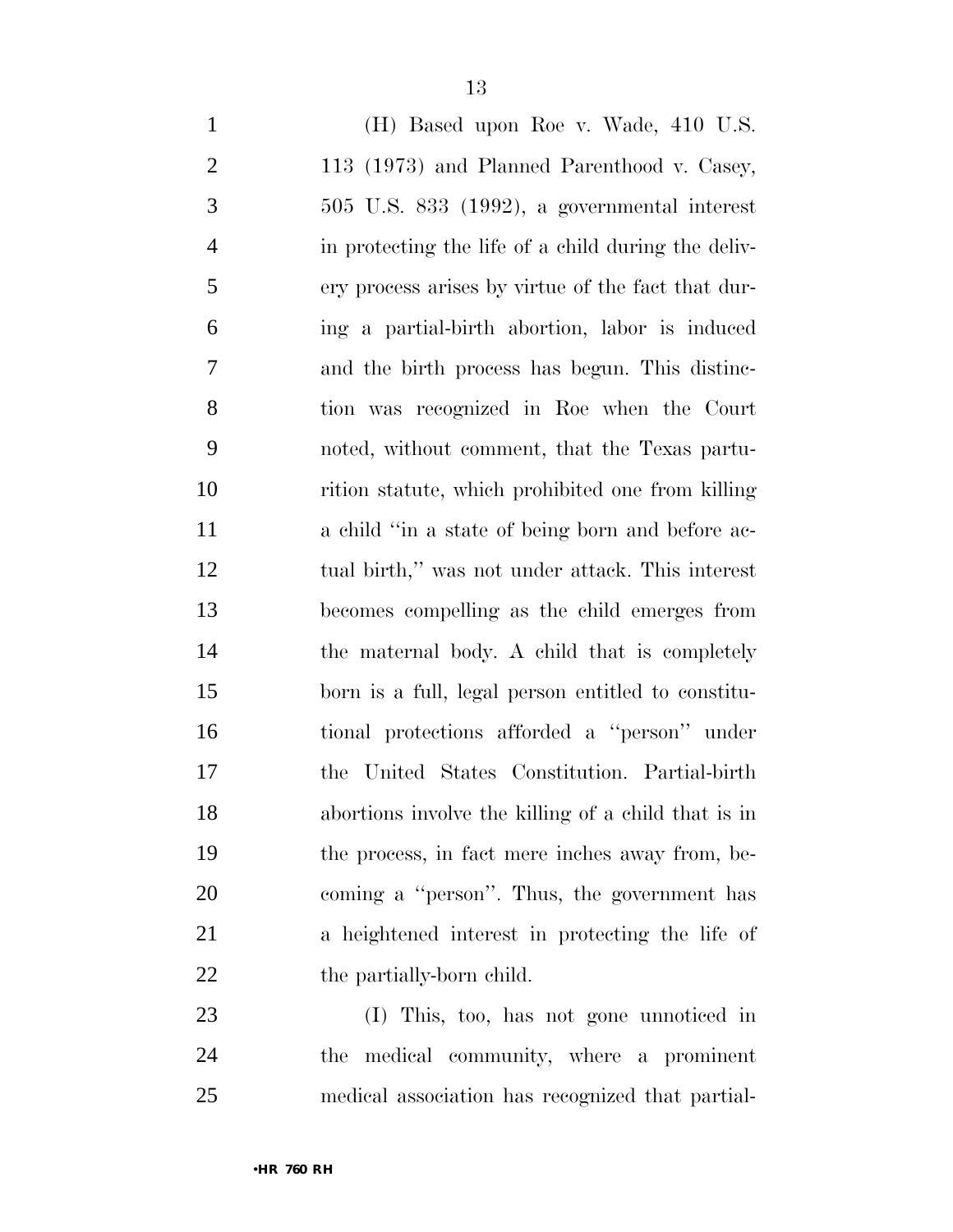birth abortions are ''ethically different from other destructive abortion techniques because the fetus, normally twenty weeks or longer in gestation, is killed outside of the womb''. Ac- cording to this medical association, the '' 'par- tial birth' gives the fetus an autonomy which separates it from the right of the woman to choose treatments for her own body''.

 (J) Partial-birth abortion also confuses the medical, legal, and ethical duties of physicians to preserve and promote life, as the physician acts directly against the physical life of a child, whom he or she had just delivered, all but the head, out of the womb, in order to end that life. Partial-birth abortion thus appropriates the ter- minology and techniques used by obstetricians 17 in the delivery of living children—obstetricians who preserve and protect the life of the mother and the child—and instead uses those tech-niques to end the life of the partially-born child.

 (K) Thus, by aborting a child in the man- ner that purposefully seeks to kill the child after he or she has begun the process of birth, partial-birth abortion undermines the public's perception of the appropriate role of a physician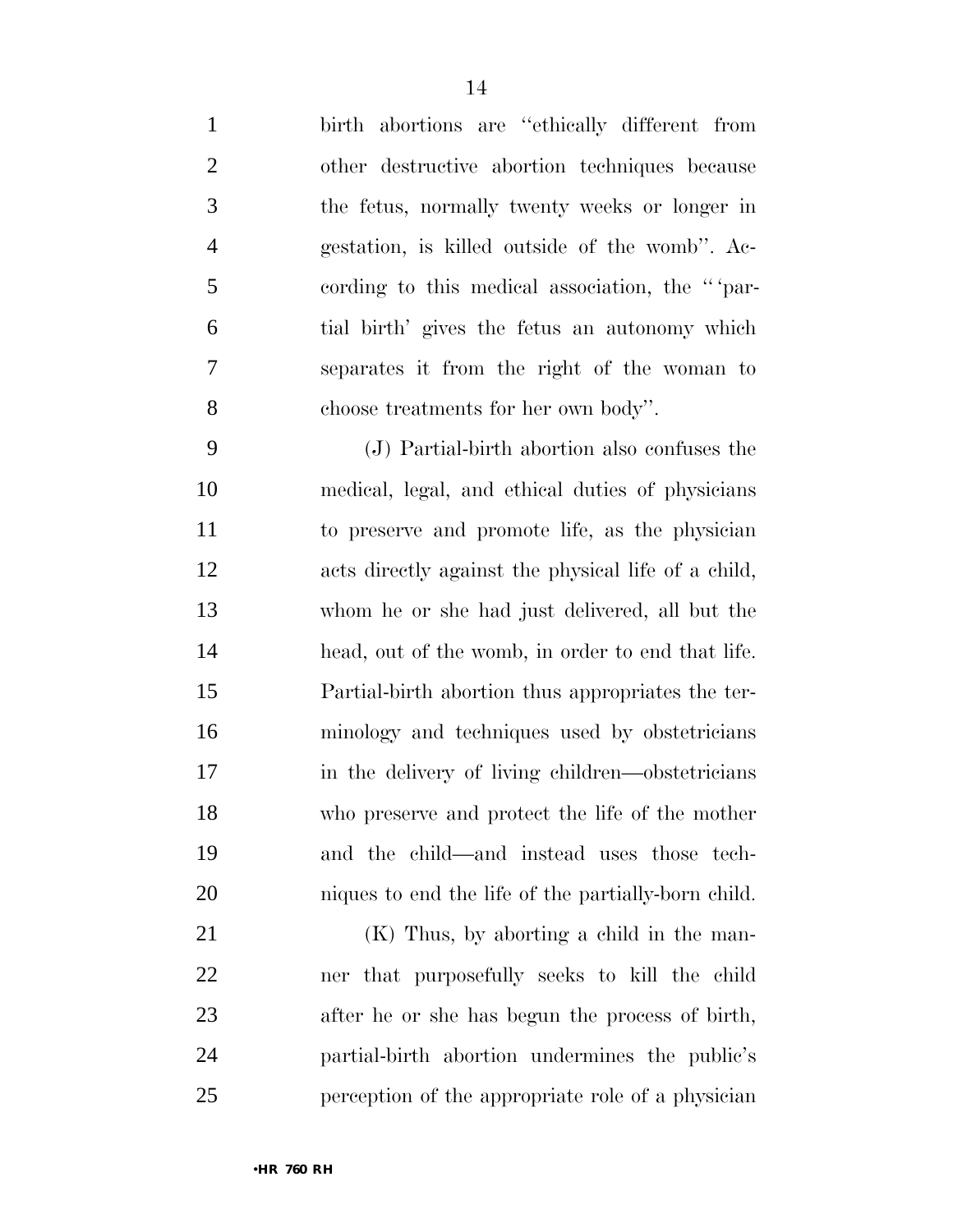during the delivery process, and perverts a process during which life is brought into the world, in order to destroy a partially-born child. (L) The gruesome and inhumane nature of the partial-birth abortion procedure and its dis- turbing similarity to the killing of a newborn in- fant promotes a complete disregard for infant human life that can only be countered by a pro- hibition of the procedure. (M) The vast majority of babies killed dur- ing partial-birth abortions are alive until the end of the procedure. It is a medical fact, how- ever, that unborn infants at this stage can feel pain when subjected to painful stimuli and that their perception of this pain is even more in- tense than that of newborn infants and older children when subjected to the same stimuli. Thus, during a partial-birth abortion procedure, the child will fully experience the pain associ- ated with piercing his or her skull and sucking out his or her brain. (N) Implicitly approving such a brutal and inhumane procedure by choosing not to prohibit

 it will further coarsen society to the humanity of not only newborns, but all vulnerable and in-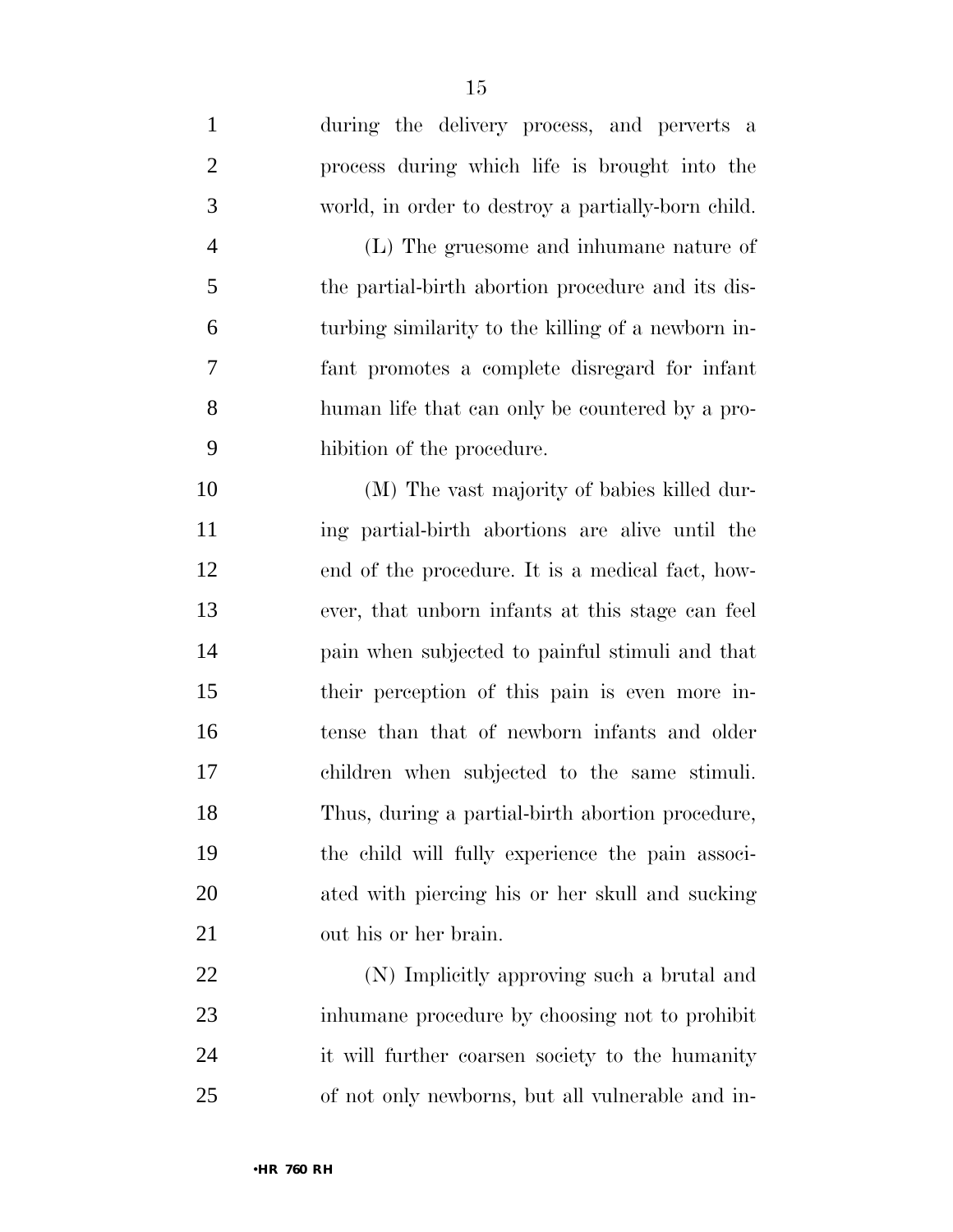nocent human life, making it increasingly dif- ficult to protect such life. Thus, Congress has a compelling interest in acting—indeed it must act—to prohibit this inhumane procedure. (O) For these reasons, Congress finds that partial-birth abortion is never medically indi- cated to preserve the health of the mother; is in fact unrecognized as a valid abortion procedure by the mainstream medical community; poses additional health risks to the mother; blurs the 11 line between abortion and infanticide in the kill- ing of a partially-born child just inches from birth; and confuses the role of the physician in childbirth and should, therefore, be banned. **SEC. 3. PROHIBITION ON PARTIAL-BIRTH ABORTIONS.**  (a) IN GENERAL.—Title 18, United States Code, is

amended by inserting after chapter 73 the following:

## **''CHAPTER 74—PARTIAL-BIRTH**

# **ABORTIONS**

''Sec. ''1531. Partial-birth abortions prohibited.

### **''§ 1531. Partial-birth abortions prohibited**

 ''(a) Any physician who, in or affecting interstate or foreign commerce, knowingly performs a partial-birth abortion and thereby kills a human fetus shall be fined under this title or imprisoned not more than 2 years, or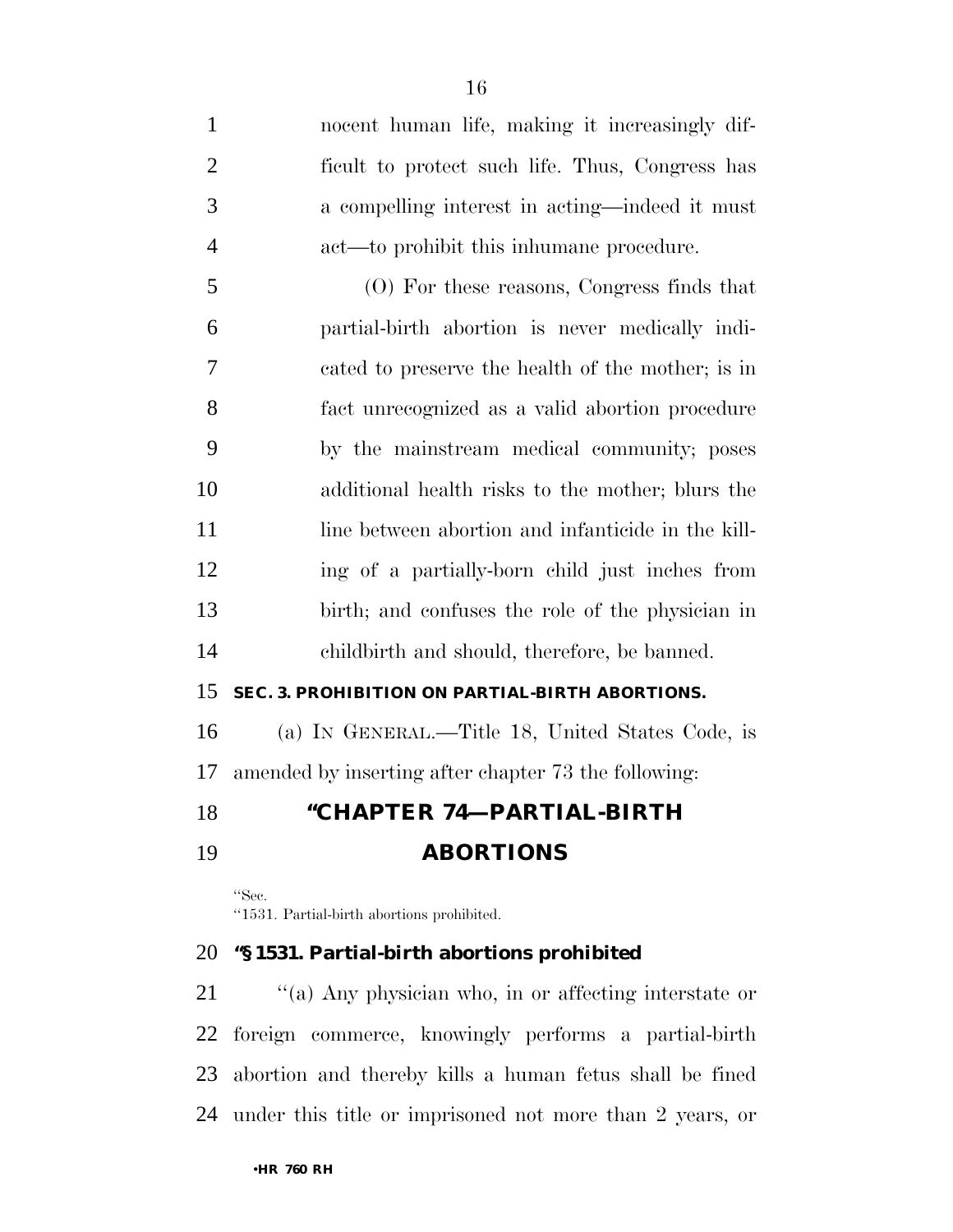both. This subsection does not apply to a partial-birth abortion that is necessary to save the life of a mother whose life is endangered by a physical disorder, physical illness, or physical injury, including a life-endangering physical condition caused by or arising from the pregnancy itself. This subsection takes effect 1 day after the enact-ment.

- ''(b) As used in this section—
- 9 "(1) the term 'partial-birth abortion' means an abortion in which—
- 11 ''(A) the person performing the abortion deliberately and intentionally vaginally delivers a living fetus until, in the case of a head-first presentation, the entire fetal head is outside the body of the mother, or, in the case of breech presentation, any part of the fetal trunk past the navel is outside the body of the mother for the purpose of performing an overt act that the person knows will kill the partially delivered liv-ing fetus; and

21 ''(B) performs the overt act, other than completion of delivery, that kills the partially delivered living fetus; and

 ''(2) the term 'physician' means a doctor of medicine or osteopathy legally authorized to practice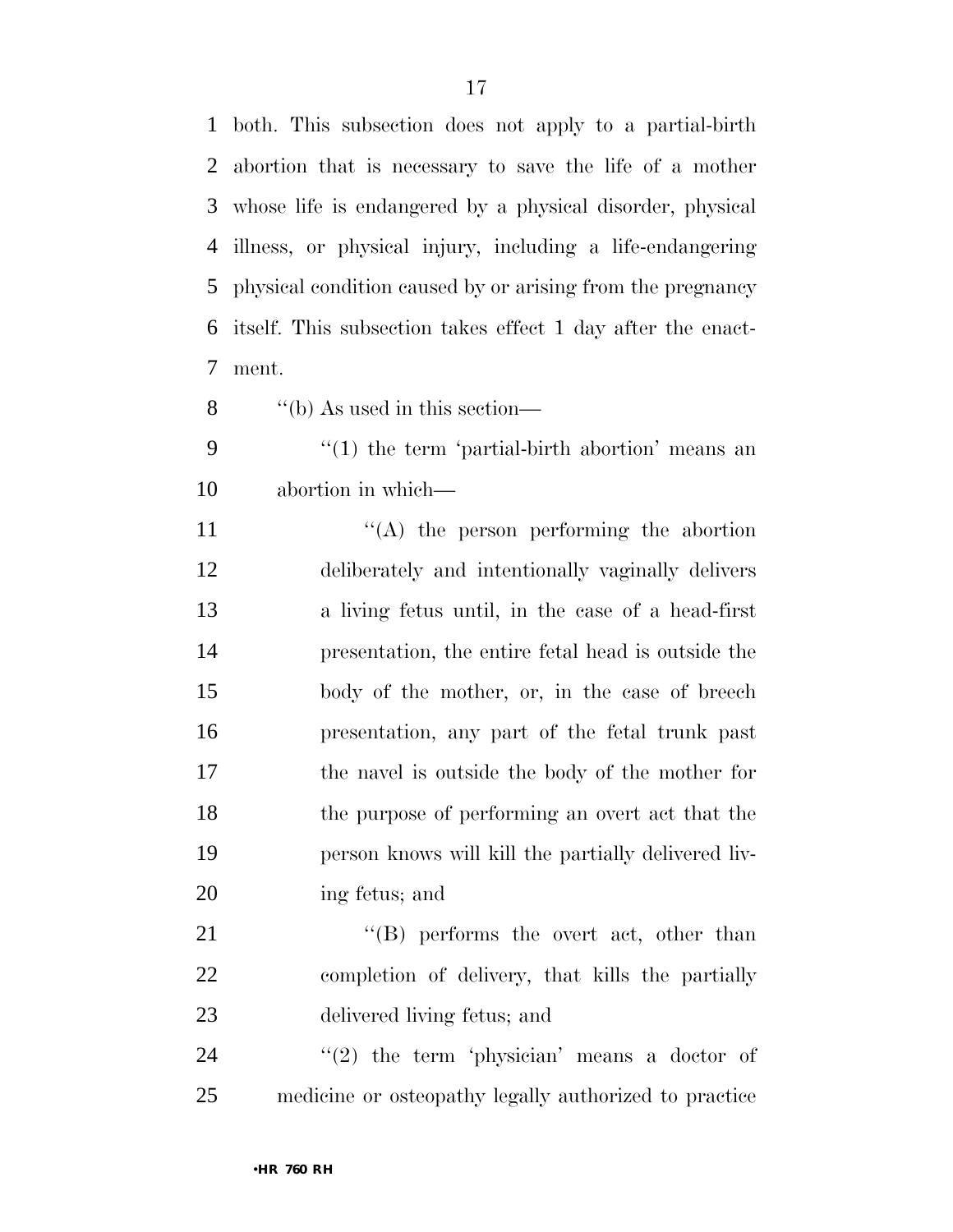medicine and surgery by the State in which the doc- tor performs such activity, or any other individual legally authorized by the State to perform abortions: Provided, however, That any individual who is not a physician or not otherwise legally authorized by the State to perform abortions, but who nevertheless di- rectly performs a partial-birth abortion, shall be sub-ject to the provisions of this section.

 $\frac{u'(c)}{1}$  The father, if married to the mother at the time she receives a partial-birth abortion procedure, and if the mother has not attained the age of 18 years at the time of the abortion, the maternal grandparents of the fetus, may in a civil action obtain appropriate relief, unless the pregnancy resulted from the plaintiff's criminal con-duct or the plaintiff consented to the abortion.

16  $\frac{1}{2}$  Such relief shall include—

17  $\langle (A) \rangle$  money damages for all injuries, psycho- logical and physical, occasioned by the violation of this section; and

20  $\langle$  (B) statutory damages equal to three times 21 the cost of the partial-birth abortion.

 $\cdot$  "(d)(1) A defendant accused of an offense under this section may seek a hearing before the State Medical Board on whether the physician's conduct was necessary to save the life of the mother whose life was endangered by a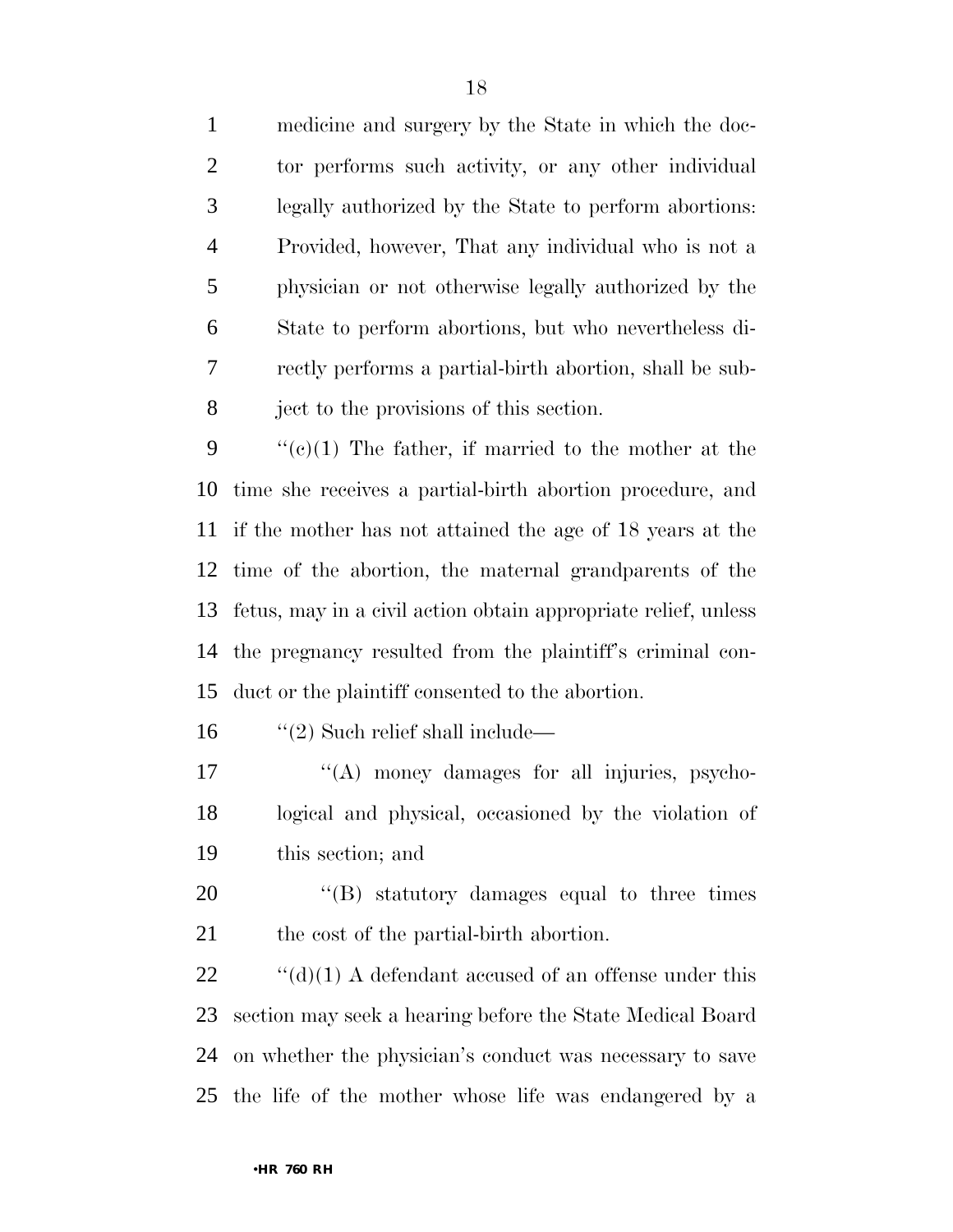physical disorder, physical illness, or physical injury, in- cluding a life-endangering physical condition caused by or arising from the pregnancy itself.

 ''(2) The findings on that issue are admissible on that issue at the trial of the defendant. Upon a motion of the defendant, the court shall delay the beginning of the trial for not more than 30 days to permit such a hearing to take place.

 ''(e) A woman upon whom a partial-birth abortion is performed may not be prosecuted under this section, for a conspiracy to violate this section, or for an offense under section 2, 3, or 4 of this title based on a violation of this section.''.

 (b) CLERICAL AMENDMENT.—The table of chapters for part I of title 18, United States Code, is amended by inserting after the item relating to chapter 73 the fol-lowing new item:

#### **''74. Partial-birth abortions** ........................................................... **1531''.**